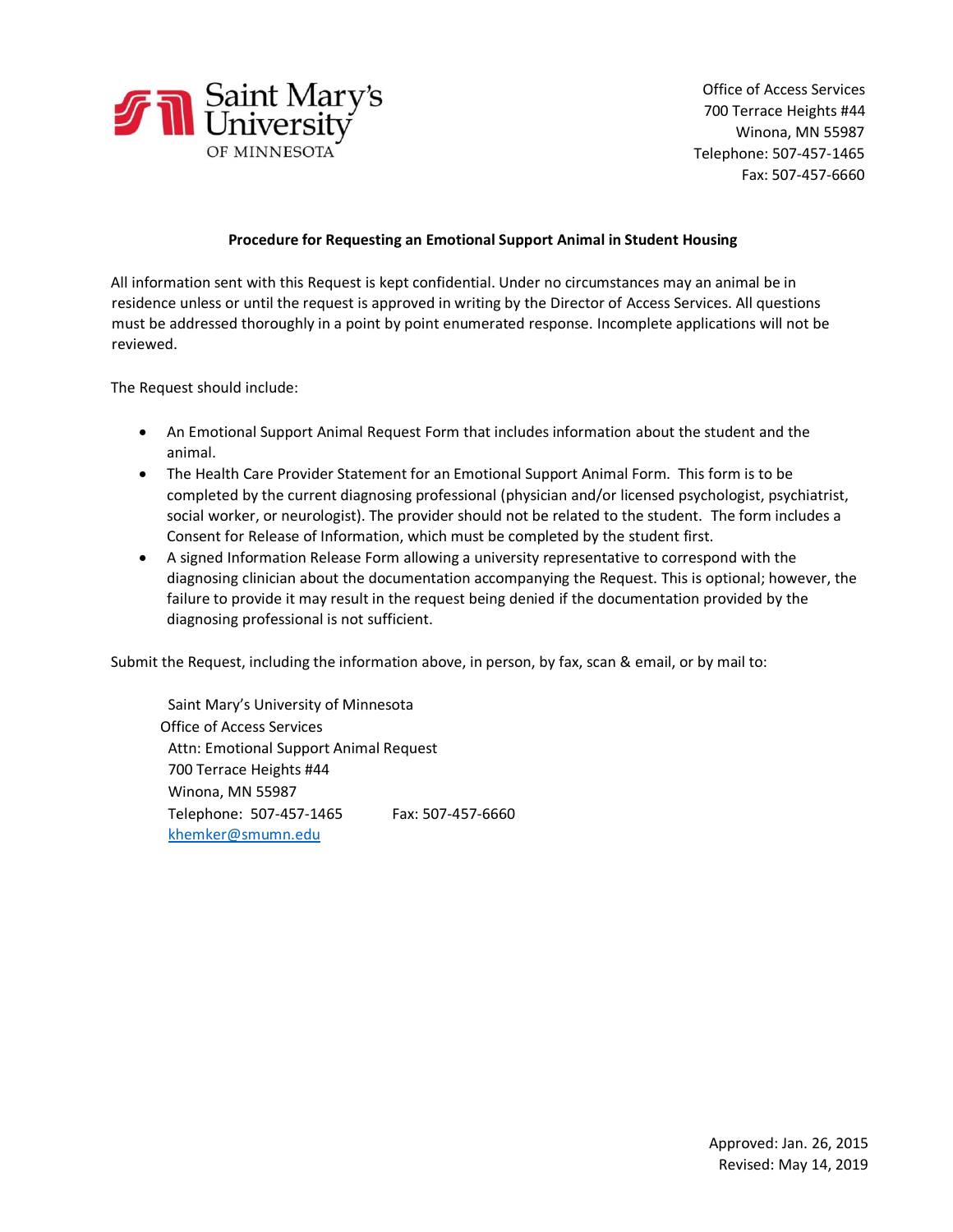

Office of Access Services 700 Terrace Heights #44 Winona, MN 55987 Telephone: 507-457-1465 Fax: 507-457-6660

## **EMOTIONAL SUPPORT ANIMAL REQUEST FORM**

| <b>Student Information</b>                                                                                                                                                                                                    |                                                                                                                                                                                                                                |
|-------------------------------------------------------------------------------------------------------------------------------------------------------------------------------------------------------------------------------|--------------------------------------------------------------------------------------------------------------------------------------------------------------------------------------------------------------------------------|
|                                                                                                                                                                                                                               | $\underline{\text{Phone number:}\_\_\_\_}\text{?}}$                                                                                                                                                                            |
|                                                                                                                                                                                                                               |                                                                                                                                                                                                                                |
| Animal Information                                                                                                                                                                                                            |                                                                                                                                                                                                                                |
|                                                                                                                                                                                                                               | Animal's Name: 1999. The Commission of the Commission of the Commission of the Commission of the Commission of the Commission of the Commission of the Commission of the Commission of the Commission of the Commission of the |
|                                                                                                                                                                                                                               |                                                                                                                                                                                                                                |
| Gender: ___ Male ___ Female                                                                                                                                                                                                   |                                                                                                                                                                                                                                |
| Physical Description of Animal (breed, color, size, weight, etc.):                                                                                                                                                            |                                                                                                                                                                                                                                |
|                                                                                                                                                                                                                               |                                                                                                                                                                                                                                |
|                                                                                                                                                                                                                               |                                                                                                                                                                                                                                |
| Alternate Caregiver for Animal If Owner is Unavailable:                                                                                                                                                                       |                                                                                                                                                                                                                                |
| Name: Name and the service of the service of the service of the service of the service of the service of the service of the service of the service of the service of the service of the service of the service of the service | Relationship to Owner: 1997                                                                                                                                                                                                    |
|                                                                                                                                                                                                                               |                                                                                                                                                                                                                                |
| Please include the following:<br>• Copy of Veterinarian's Verification that all shots/vaccinations are up to date                                                                                                             |                                                                                                                                                                                                                                |

- Copy of Dog License (if applicable)
- Current photograph of animal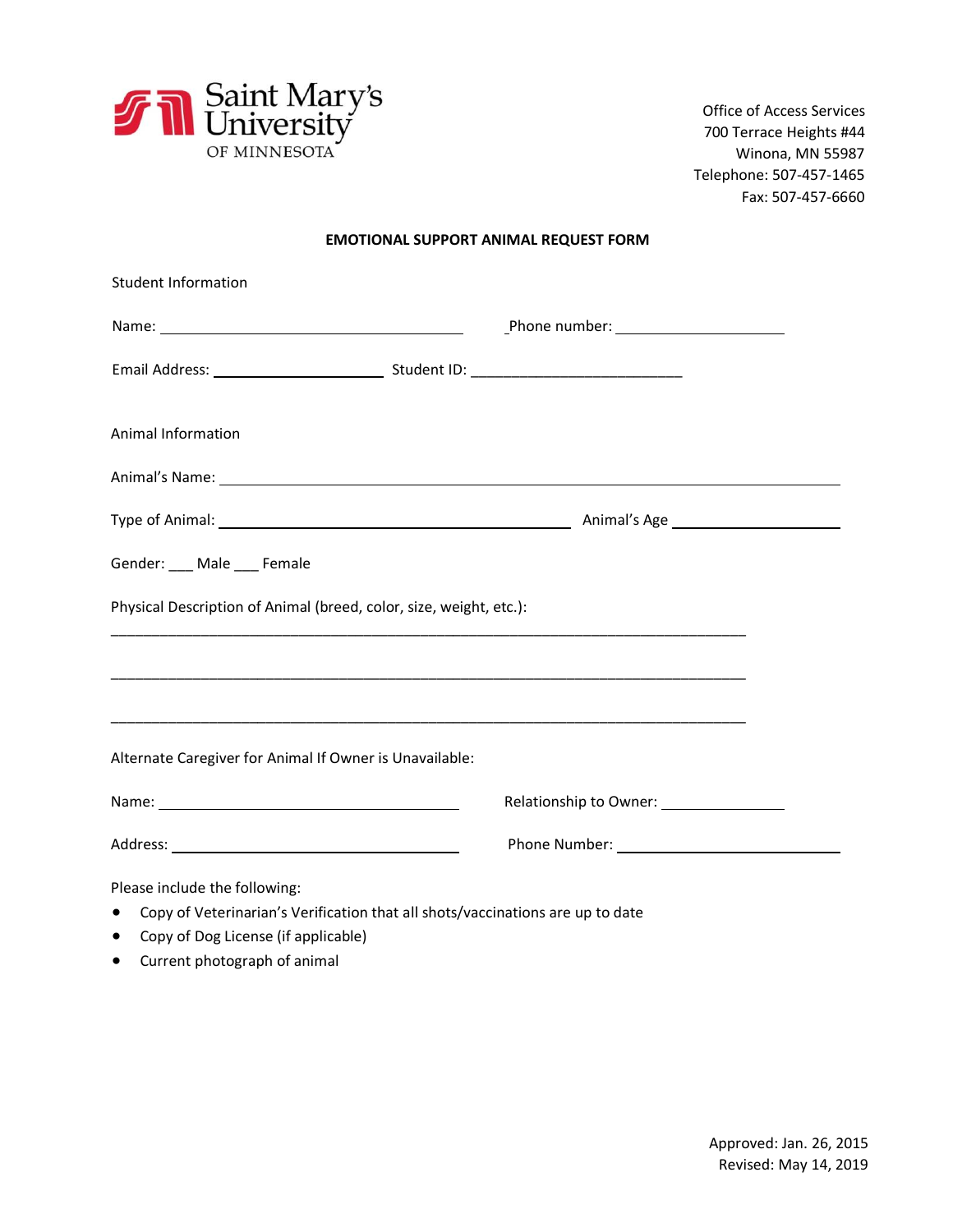I understand the following:

- I am not permitted to have my emotional support animal in university housing until I have been granted approval by Access Services.
- Access Services requires a 60-day notice period in order to do its due diligence in gathering and verifying the submitted documentation.
- If I am submitting this form and the accompanying documentation after being placed in housing, once approved I may have to wait until the following semester to bring my emotional support animal onto campus.

\_\_\_\_\_\_\_\_\_\_\_\_\_\_\_\_\_\_\_\_\_\_\_\_\_\_\_\_\_\_\_\_\_\_\_\_\_\_\_\_\_\_\_\_\_\_\_\_\_\_\_\_\_\_\_\_\_\_\_\_\_\_\_\_\_\_\_\_\_\_\_\_\_\_\_\_\_\_

Student's Signature Date Date of the United Students of Date Date Date Date of the United Students of Date Date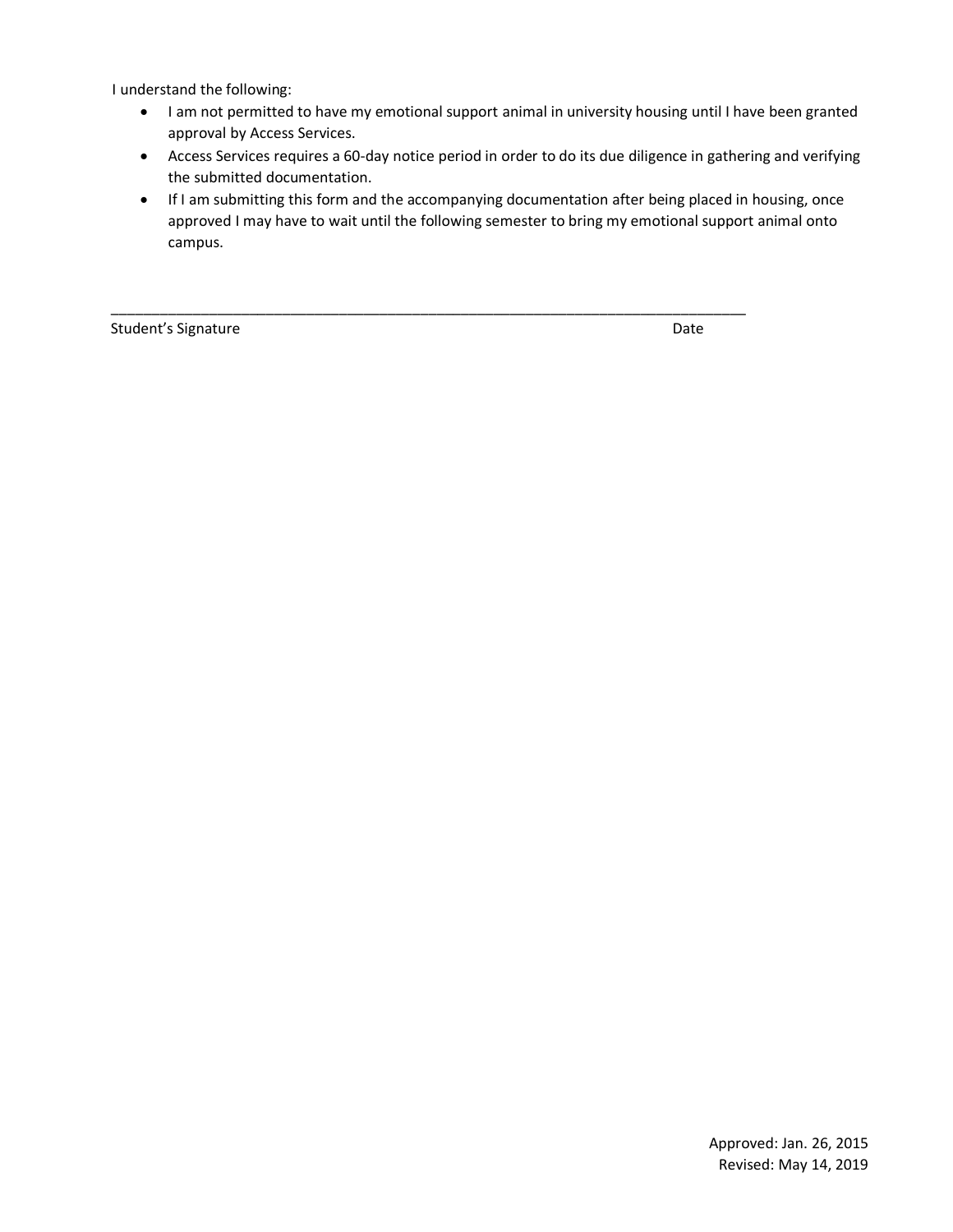

# **Instructions for the Healthcare Provider Statement for an Emotional Support Animal**

## **Instructions for Students:**

Please complete the Consent for Release of Information below and deliver this form to your diagnosing professional (physician and/or licensed psychologist, psychiatrist, social worker, or neurologist). The person completing this form cannot be related to the student.

| Consent for Release of Information (to be completed by student):                                                                                                                                                                                                                                                             |                     |  |  |
|------------------------------------------------------------------------------------------------------------------------------------------------------------------------------------------------------------------------------------------------------------------------------------------------------------------------------|---------------------|--|--|
| I authorize ________________________________(healthcare provider's name) to disclose the information<br>requested on this form to Saint Mary's University for the purpose of evaluating my request for an<br>emotional support animal. I authorize both parties to discuss information, as needed, related to my<br>request. |                     |  |  |
| *This release is effective for 1 year from the date signed.                                                                                                                                                                                                                                                                  |                     |  |  |
|                                                                                                                                                                                                                                                                                                                              | Date of Birth:      |  |  |
| Student Signature: The Contract of the Contract of the Contract of the Contract of the Contract of the Contract of the Contract of the Contract of the Contract of the Contract of the Contract of the Contract of the Contrac                                                                                               | Date: _____________ |  |  |

## **Instructions for Healthcare Provider Completing this Form:**

The student named above has requested an emotional support animal at Saint Mary's University of Minnesota.

An **emotional support animal** is a companion animal that provides therapeutic benefits, such as emotional support and comfort, to an individual with a disability upon the recommendation of a healthcare or mental health professional. An emotional support animal does not assist a person with a disability with activities of daily living but rather its role is to live with a student and alleviate or mitigate some symptoms of an individual's disability so as to provide equal opportunities to use and enjoy residential life at the university.

Saint Mary's University provides reasonable accommodations to students with documented disabilities. In order to effectively evaluate the student's request, the University requests documentation from an appropriately qualified provider.

Please answer each question on the form thoroughly, as this information will be used in determining how to most appropriately address the student's request for an emotional support animal.

Please feel free to contact us with any questions you may have: 507- 457-1640.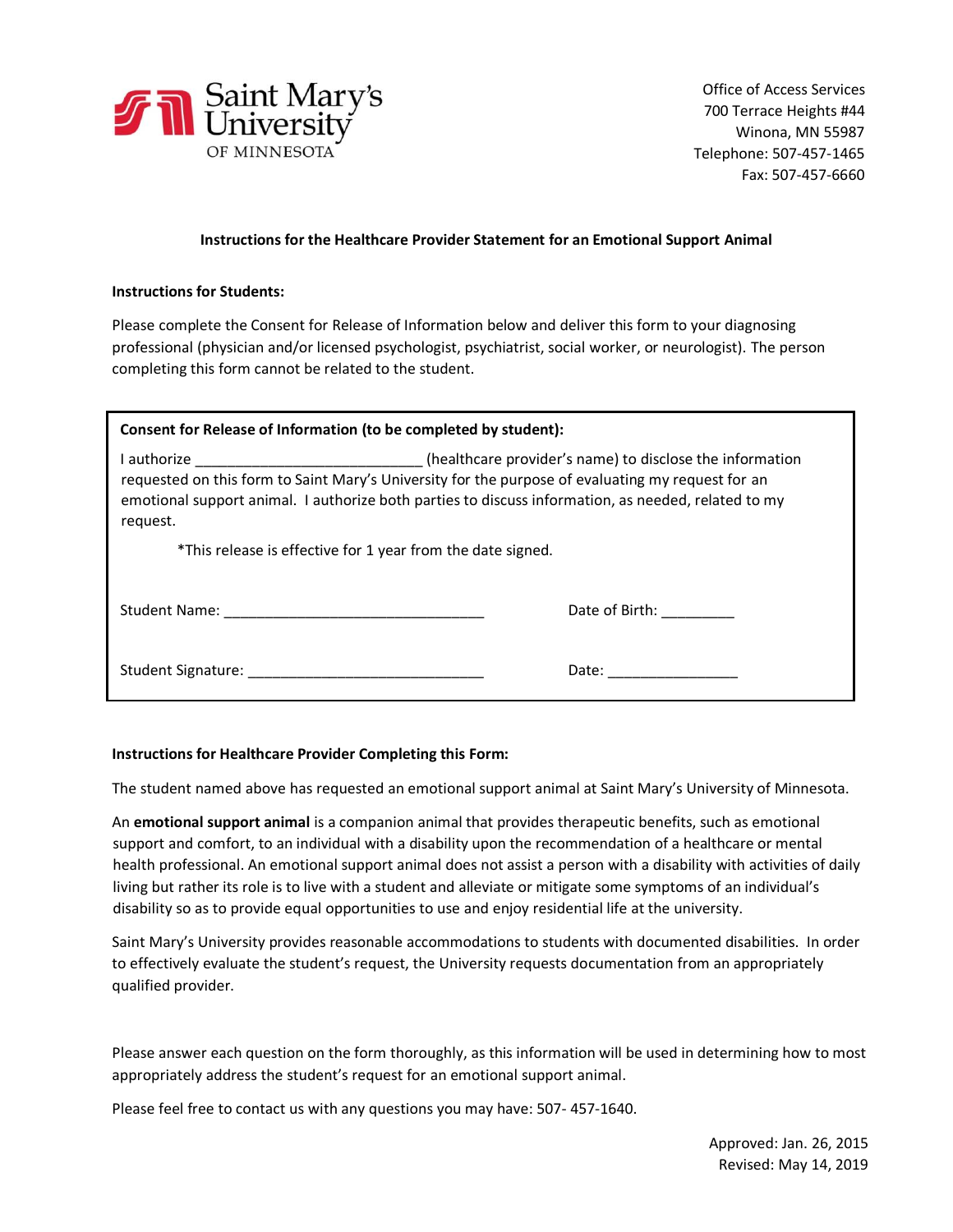Completed forms can be returned with the student or faxed to:

Saint Mary's University of Minnesota Fax: 507-457-6660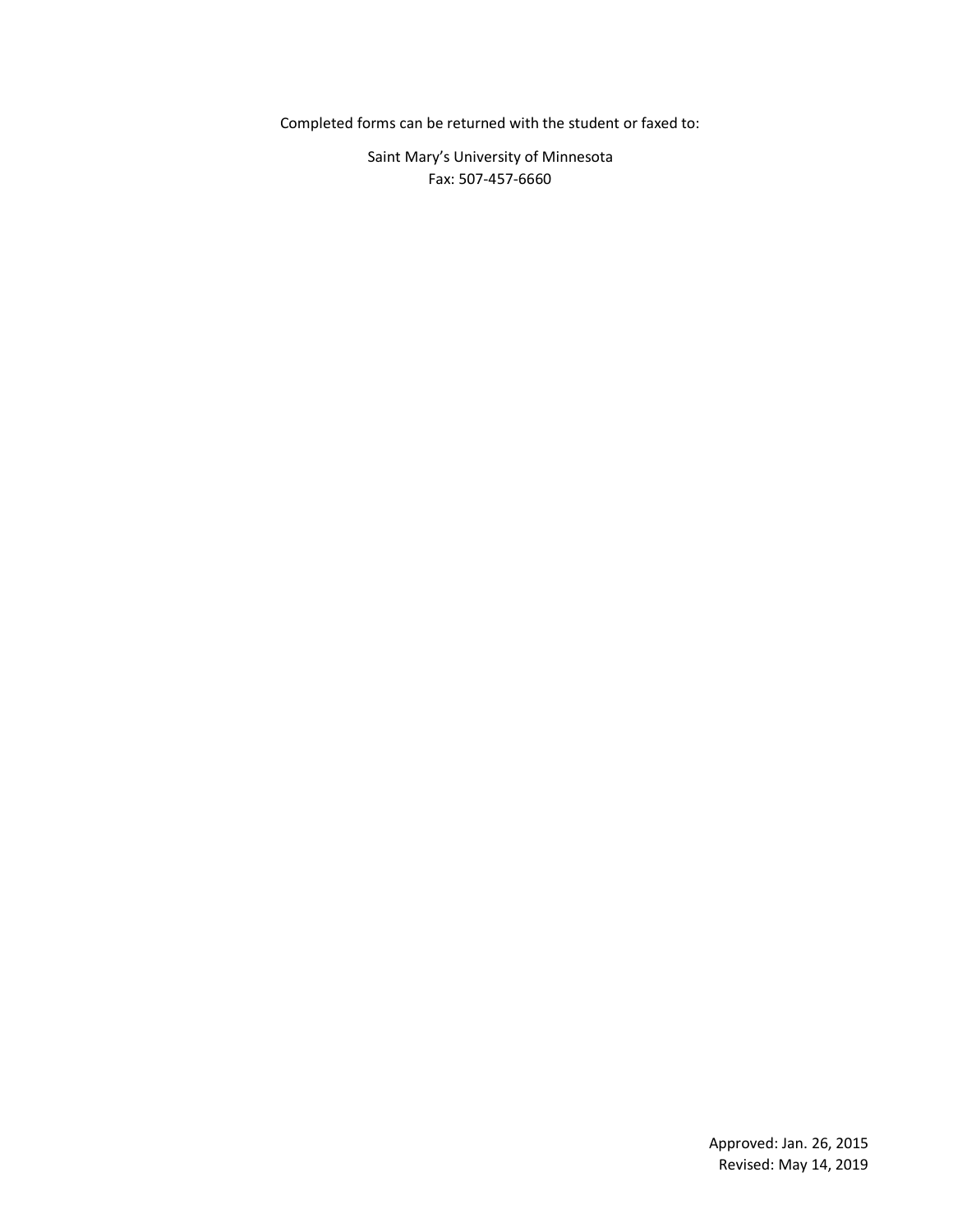## **HEALTHCARE PROVIDER STATEMENT**

### **for an Emotional Support Animal**

| <b>Student Name:</b> |  |
|----------------------|--|
|----------------------|--|

## **Major Life Function/Disability Information**

Accommodations are available to students identified as having a disability or severe medical condition. A disability is defined under the Americans with Disabilities Act as **"a physical or mental impairment that substantially limits one or more major life activities."**

Based on the above definition, does this individual have a disability? **YES NO**

Please check with major life activities listed below are affected because of the psychological disability. Please indicate the level of limitation.

| <b>Life Activity</b>              | No impact | Moderate impact | Substantial impact Don't know |  |
|-----------------------------------|-----------|-----------------|-------------------------------|--|
| Concentrating                     |           |                 |                               |  |
| Memory                            |           |                 |                               |  |
| Sleeping                          |           |                 |                               |  |
| Eating                            |           |                 |                               |  |
| Social Interactions               |           |                 |                               |  |
| Self-care                         |           |                 |                               |  |
| Managing internal distractions    |           |                 |                               |  |
| Managing external distractions    |           |                 |                               |  |
| Timely submission of assignments  |           |                 |                               |  |
| Attending class regularly on time |           |                 |                               |  |
| Making and keeping appointments   |           |                 |                               |  |
|                                   |           |                 |                               |  |
| Stress management                 |           |                 |                               |  |
| Organization                      |           |                 |                               |  |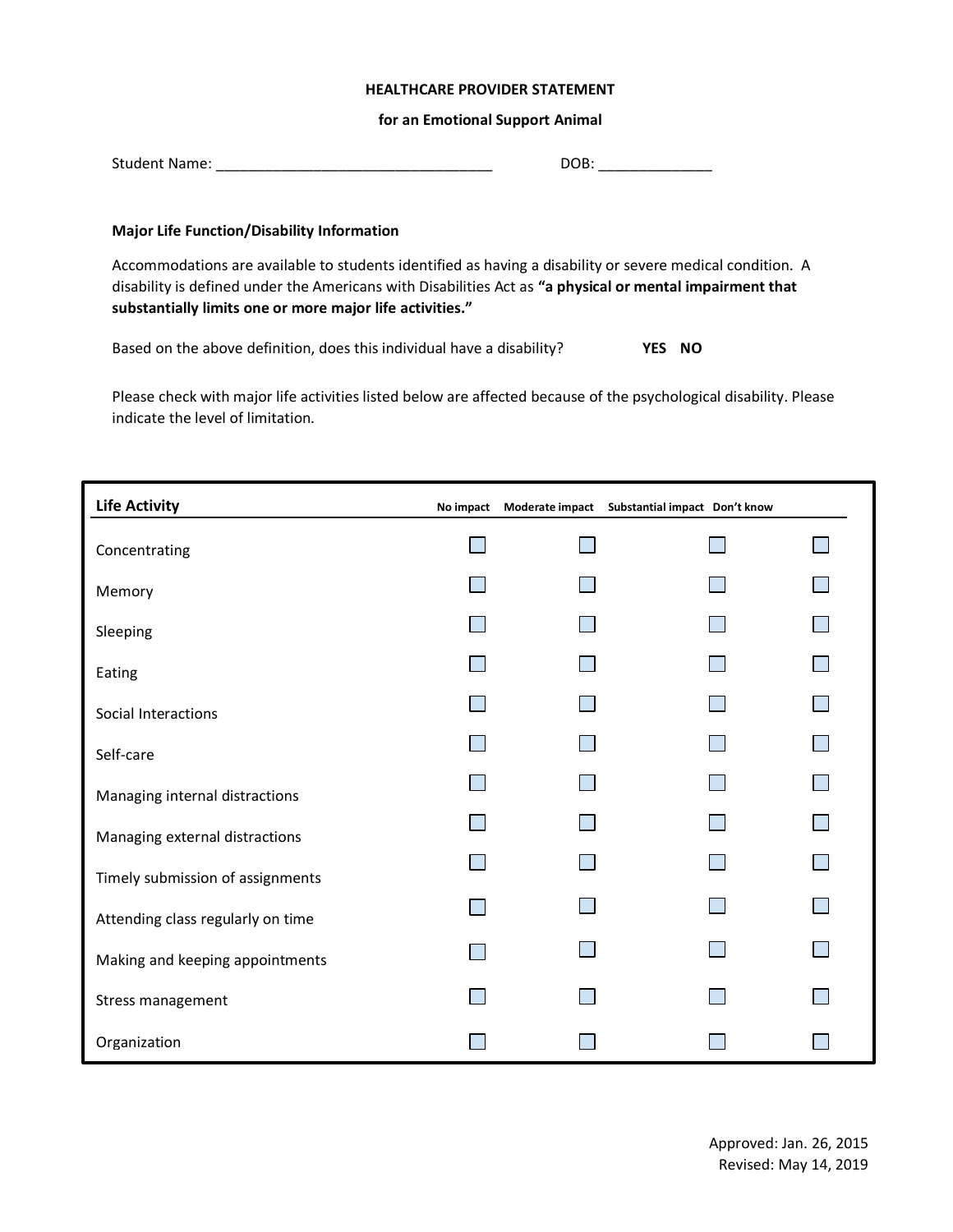# **Medical History**

| (If applicable, attach a copy of evaluation results, criteria for diagnosis)                         |            |           |
|------------------------------------------------------------------------------------------------------|------------|-----------|
|                                                                                                      |            |           |
|                                                                                                      |            |           |
| Date of your most recent office visit related to this condition? ___________________________________ |            |           |
| Does the student take prescription medication for this condition?<br><b>YES</b>                      | <b>NO</b>  |           |
| If yes, please specify medications, doses and frequency:                                             |            |           |
|                                                                                                      |            |           |
|                                                                                                      |            |           |
| Does the student utilize other treatments or interventions for this condition?                       | <b>YES</b> | <b>NO</b> |
| If yes, please describe:                                                                             |            |           |
|                                                                                                      |            |           |
|                                                                                                      |            |           |
| The prognosis for the medical condition or disability above is:                                      |            |           |
| 6 months or less<br>6-12 months<br>Episodic (please describe below)<br>Permanent                     |            |           |

# **Additional Information**

How would this accommodation for an emotional support animal impact the students functioning?

What would be the impact if this emotional support animal accommodation cannot be met?